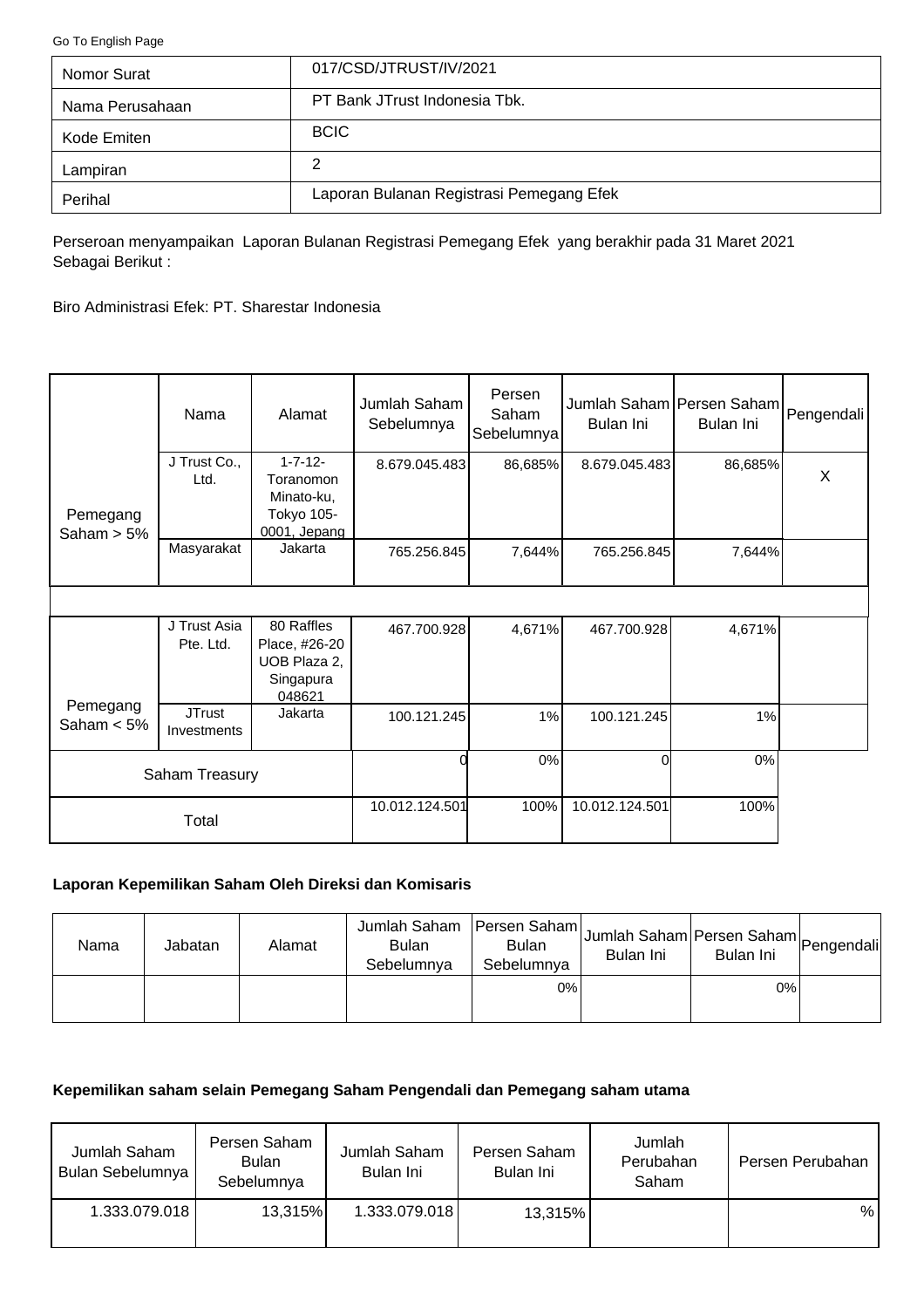#### **Jumlah Pemegang Saham**

| Bulan Sebelumnya | <b>Bulan Sekarang</b> | Perubahan |
|------------------|-----------------------|-----------|
| 1.236            | 1.236                 |           |

#### **Informasi Lain**

1. Penerima manfaat akhir dari Perseroan adalah : Nobuyoshi Fujisawa 2.Pemegang saham Pengendali dari PT Bank JTrust Indonesia Tbk : J Trust Co., Ltd. Alamat: Toranomon First Garden, 1-7-12 Toranomon, Minato-ku, Tokyo 105-0001 Dengan kepemilikan saham di PT Bank JTrust Indonesia Tbk sebanyak 86,685%

Demikian untuk diketahui.

Hormat Kami,

**PT Bank JTrust Indonesia Tbk.**

Corporate Secretary Pey Fang Ong

PT Bank JTrust Indonesia Tbk.

Gedung Sahid Sudirman Center, Lantai 33, Jl. jend.Sudirman No. 86 Jakarta Pusat Telepon : 021 2926 1111 , Fax : 021 2926 1492 , www.jtrustbank.co.id

| Tanggal dan Jam | 07-04-2021 08:16                                                            |
|-----------------|-----------------------------------------------------------------------------|
| Lampiran        | 1. Diatas 5 persen.pdf<br>2. BCIC_31032021_Struktur komposisi pemodalan.pdf |

Dokumen ini merupakan dokumen resmi PT Bank JTrust Indonesia Tbk. yang tidak memerlukan tanda tangan karena dihasilkan secara elektronik oleh sistem pelaporan elektronik. PT Bank JTrust Indonesia Tbk. bertanggung jawab penuh atas informasi yang tertera didalam dokumen ini.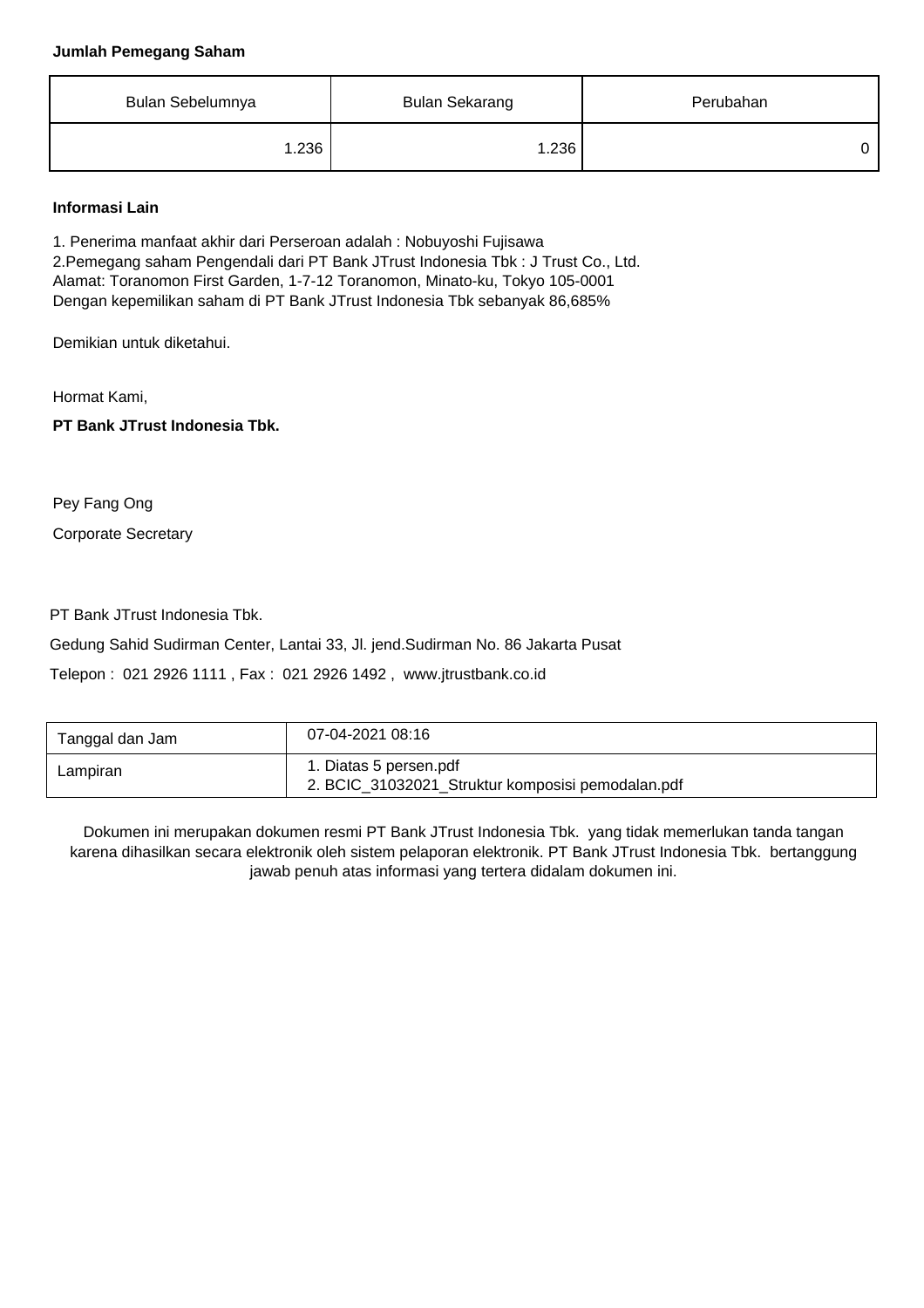<span id="page-2-0"></span>[Go To Indonesian Page](#page-0-0)

| Letter / Announcement No. | 017/CSD/JTRUST/IV/2021                            |
|---------------------------|---------------------------------------------------|
| <b>Issuer Name</b>        | PT Bank JTrust Indonesia Tbk.                     |
| <b>Issuer Code</b>        | <b>BCIC</b>                                       |
| Attachment                | 2                                                 |
| Subject                   | Monthly Report of Securities Holders Registration |

The Company hereby announce Monthly Report of Securities Holders Registration which ends in 31 March 2021 as follows:

Security Administration Bureau: PT. Sharestar Indonesia

|                      | Name                         | Address                                                                 | Number of Shares<br>in Previous Month Previous Month | Percent of<br>Shares in | Number of Shares in<br><b>Current Month</b> | Percent of<br>Shares in<br>Current Month | Controlle |
|----------------------|------------------------------|-------------------------------------------------------------------------|------------------------------------------------------|-------------------------|---------------------------------------------|------------------------------------------|-----------|
| Share<br>Ownership > | J Trust Co.,<br>Ltd.         | $1 - 7 - 12 -$<br>Toranomon<br>Minato-ku,<br>Tokyo 105-<br>0001, Jepang | 8,679,045,483                                        | 86.685%                 | 8,679,045,483                               | 86.685%                                  | X         |
| 5%                   | Masyarakat                   | Jakarta                                                                 | 765,256,845                                          | 7.644%                  | 765,256,845                                 | 7.644%                                   |           |
|                      |                              |                                                                         |                                                      |                         |                                             |                                          |           |
| Share                | J Trust Asia<br>Pte. Ltd.    | 80 Raffles<br>Place, #26-20<br>UOB Plaza 2,<br>Singapura<br>048621      | 467,700,928                                          | 4.671%                  | 467,700,928                                 | 4.671%                                   |           |
| Ownership <<br>5%    | <b>JTrust</b><br>Investments | Jakarta                                                                 | 100,121,245                                          | 1%                      | 100,121,245                                 | 1%                                       |           |
|                      | <b>Treasury Stock</b>        |                                                                         | $\Omega$                                             | $0\%$                   | $\Omega$                                    | $0\%$                                    |           |
|                      | Total                        |                                                                         | 10,012,124,501                                       | 100%                    | 10,012,124,501                              | 100%                                     |           |

## **Share Owned by Directors and Commissioners**

| <b>Name</b> | Position | Address | Number of<br>Shares in<br>Previous Month Previous Month | Percent of<br>Shares in | Number of<br>Month | Percent of<br>Shares in Current Shares in Current Controller<br>Month |  |
|-------------|----------|---------|---------------------------------------------------------|-------------------------|--------------------|-----------------------------------------------------------------------|--|
|             |          |         |                                                         | 0%                      |                    | $0\%$                                                                 |  |

# **Share Ownership Aside From Controller and Main Shareholder**

| Number of Shares   Percent of Shares  Number of Shares   Percent of Shares  <br>in Previous Month   in Previous Month   in Current Month   in Current Month |                |               |         | Number of Change | Percent of Change |
|-------------------------------------------------------------------------------------------------------------------------------------------------------------|----------------|---------------|---------|------------------|-------------------|
| 1,333,079,018                                                                                                                                               | <b>13.315%</b> | 1,333,079,018 | 13.315% |                  | %                 |